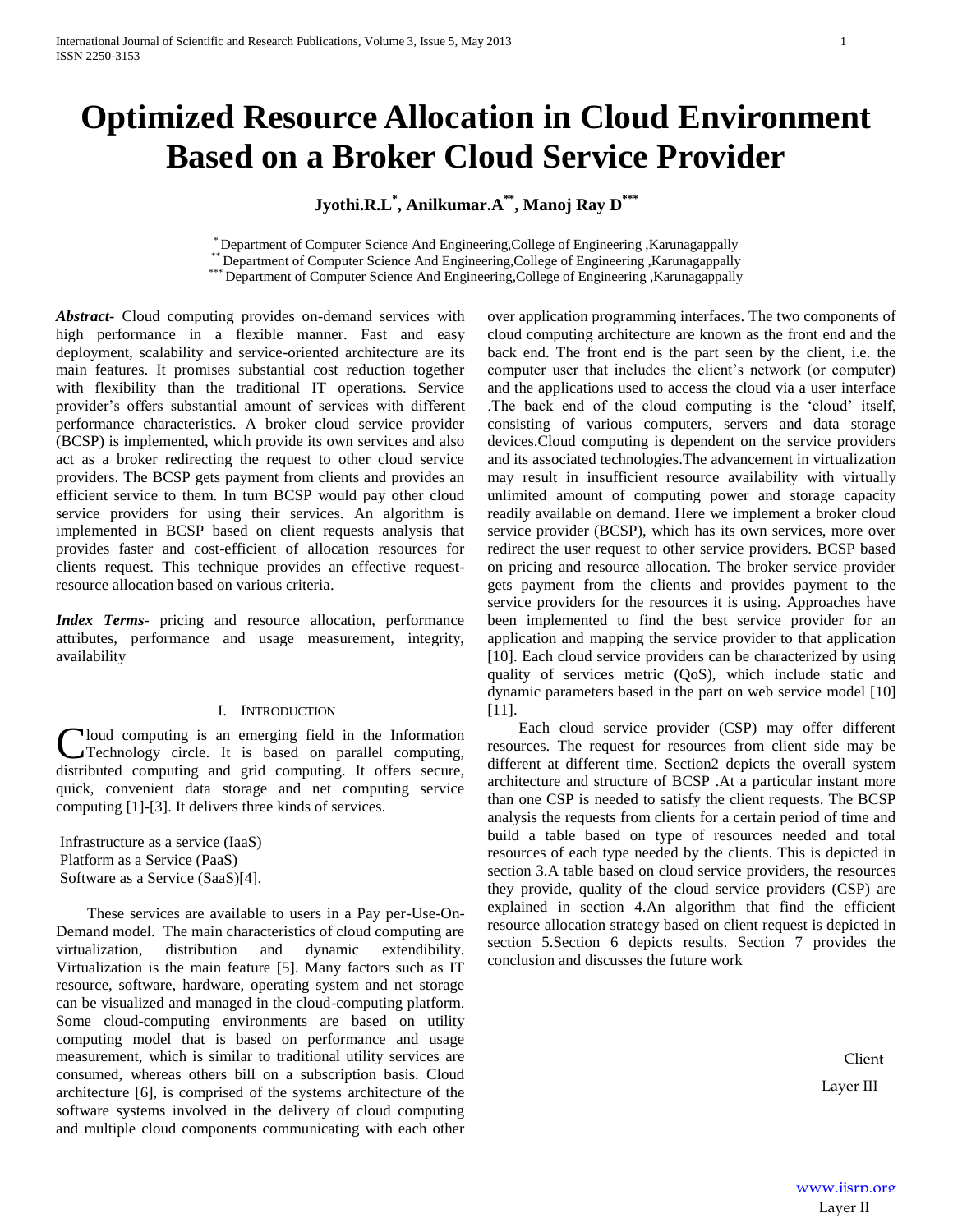

**Fig1.System architecture**

 The clients send request to the broker cloud service provider. If BCSP can provide the resources, it directly satisfies the request. Otherwise it maps its request to other service providers, which in turn allocates the requested resources.

 Fig 1 depicts the system structure where the client request is transferred to the BCSP, if the BCSP in turn transfer the request to other CSP's .If the BCSP provide the requested resource then without further forwarding it satisfies the request. Client may have different request for resources at different time. Here the BCSP may provide keep a log of more frequently needed resources. The log is maintained by the evaluation of an algorithm that finds all those resources that are optimal based on the analysis of client requests for a certain period of time. The algorithm is working based on analyzed data and collected data from service provider regarding their quality of service and distance with respect to the broker cloud service provider



Fig2.Brokercomponent in BCSP

 First layer is the information gathering .The broker component of BCSP is depicted in figure2. The broker component is divided into three layers layer, consisting of client request information and service provider information. Second layer is the layer on which the proposed algorithm works. This layer comprises of service provider details table and max request table. The topmost layers consist of the details of fast and cost efficient recourses and service provider allocation. Based on cloud service provider information and client request information service provider request table and service providers details matrix cost i.e. the service providers that provide the request at minimum cost are calculated .The algorithm is implemented in the mentioned tables to find services providers that satisfy the requests at minimum cost .The cost evaluation is based on many factors including the distance of each service provider

## III. MAX REQUEST TABLE

 The requests for resources are analyzed for a certain period of time and max resource table is constructed. Let R1, R2, R3, R4 are resources requested at a certain period of time say T1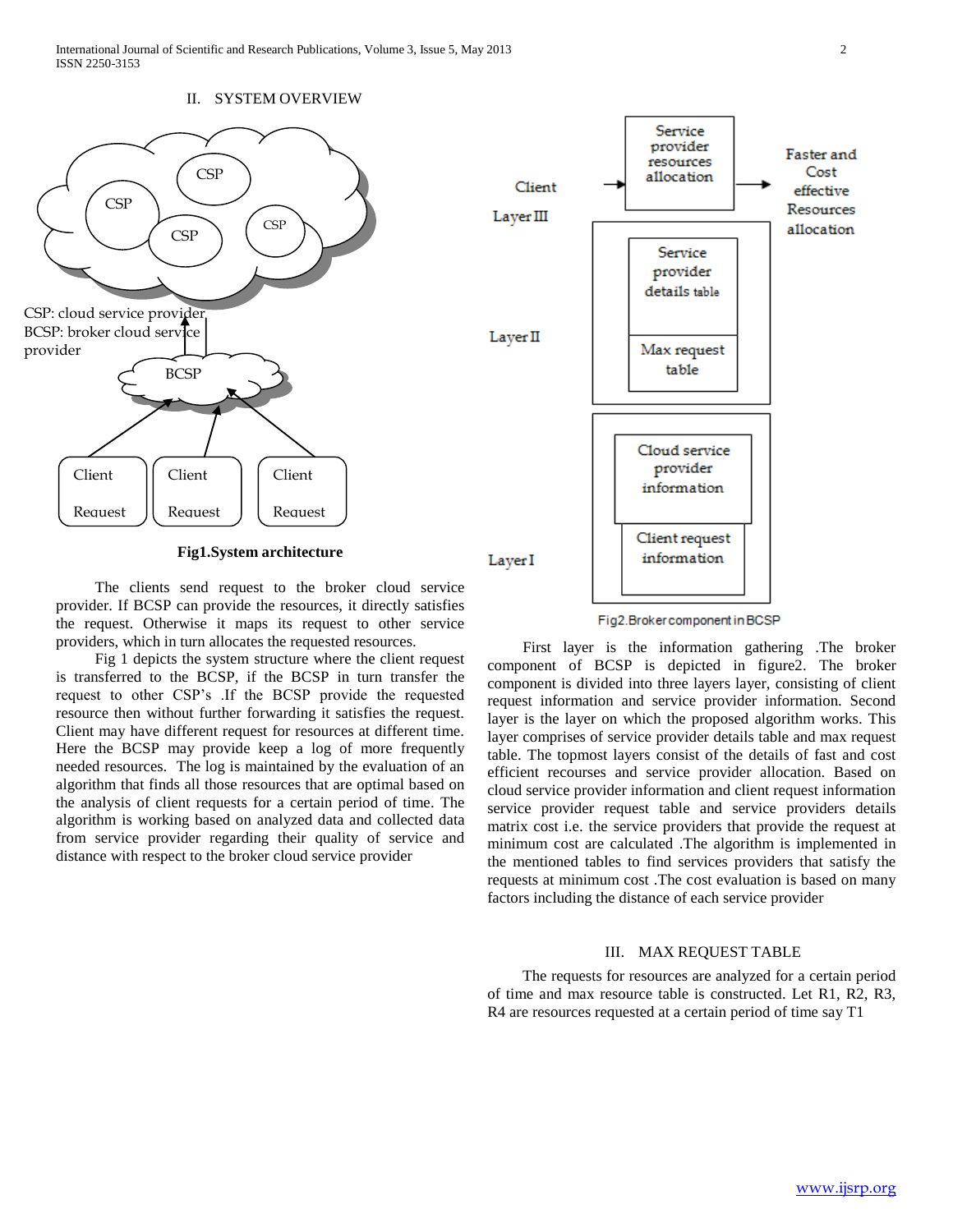| Resources      | Quantity |
|----------------|----------|
| R <sub>1</sub> | 100      |
| R <sub>2</sub> | 20       |
| R <sub>3</sub> | 200      |
| R <sub>4</sub> | 300      |

**Table1.Request table**

Let R1, R2, R3, R5 are resources requested at a certain period of time say T2

| Resources      | Quantity |
|----------------|----------|
| R <sub>1</sub> | 95       |
| R <sub>2</sub> | 20       |
| R <sub>3</sub> | 180      |
| R4             | 230      |

Let R1, R2, R3, R4 are resources requested at a certain period of time say T3 .The resources requested at time T4 are given in the next table and it is continued for a certain amount of time.

 In this way the resources quantity allocation for a certain period of time is analyzed. Based on the study of the client request maximum request for each resource is found

## **Table3.Request table**

| Resources      | Quantity |
|----------------|----------|
| R <sub>1</sub> | 120      |
| R <sub>2</sub> | 25       |
| R <sub>3</sub> | 200      |
| R5             | 30       |

 Based on the analyzed data max request table is constructed by adding a constant amount to maximum amount of each resources.

**Table 4.Max request table**

| Resources      | Quantity | Constant       |
|----------------|----------|----------------|
|                |          | added          |
| R <sub>1</sub> | 120      | D1             |
| R <sub>2</sub> | 25       | D2             |
| R <sub>3</sub> | 200      | D <sub>3</sub> |
| R <sub>4</sub> | 300      | D4             |
| R <sub>5</sub> | 30       | D5             |

 D1, D2, D3…. are constant added to maximum quantity requested. The selection of D1, D2, D3…. is based on the variation in quantity requested. A constant value D1, D2…is added to max request of each type of resources in perception that the total resource request may change up to a certain limit in future. [7]-[11]

## IV. SERVICE PROVIDERS DETAILS TABLE

 To find the faster and cost effective resource allocation service provider's details matrix is constructed. The various details that are considered are the quantity of each type of resources owned by the service provider, average distance of each service provider/resource, energy consumption of each service providers, and quality of each of service provider and overall good will and quality of services provided by the service provider. The details regarding the service provider are tabulated and an algorithm is implemented in tabulated data to find the most optimal set of service providers who can provide services at least cost to the client with the lowest risk.

**Table5.Service provider details table**

| Service<br>provider | R1  | R <sub>2</sub> | R <sub>3</sub> | R4  | R5 | d | $\mathbf c$    | q                           |
|---------------------|-----|----------------|----------------|-----|----|---|----------------|-----------------------------|
| CSP <sub>1</sub>    | 100 | 20             | 40             | 150 | 30 | 3 | 3              | $\mathcal{D}_{\mathcal{L}}$ |
| CSP <sub>2</sub>    | 50  | 10             | 20             | 25  | 15 | 2 | $\overline{2}$ | $\mathcal{D}_{\mathcal{L}}$ |
| CSP3                | 120 | 26             | 150            | 40  | 25 | 4 |                |                             |

 d- Indicates distance of the service providers, distance are in hundreds of kilometers

 c- Depicts utility cost. Cost may in crores. For the ease of evaluation and simulation small values are taken.

 q- Depicts quality of services. The quality of services depends upon various criteria [12].

**Table6. Performance Attributes list for CSP**

| А1 | Integrity           |
|----|---------------------|
| A2 | Security            |
| A3 | Average IO response |
| A4 | Availability        |
| A5 | CPU utilization     |
| 46 | Energy consumption  |

 The Table 6 shows the attributes based on which the quality of the CSP is evaluated

**Table 7.Attribute Table**

|                | CSP1 | CSP <sub>2</sub> | CSP3                 |
|----------------|------|------------------|----------------------|
| A1             |      |                  | 5                    |
| A2             |      |                  |                      |
| A <sub>3</sub> |      | $\mathbf 3$      |                      |
| A <sub>4</sub> | 3    |                  | 3                    |
| A <sub>5</sub> |      |                  | $\cdot$ <sup>2</sup> |
| A6             |      |                  | 2                    |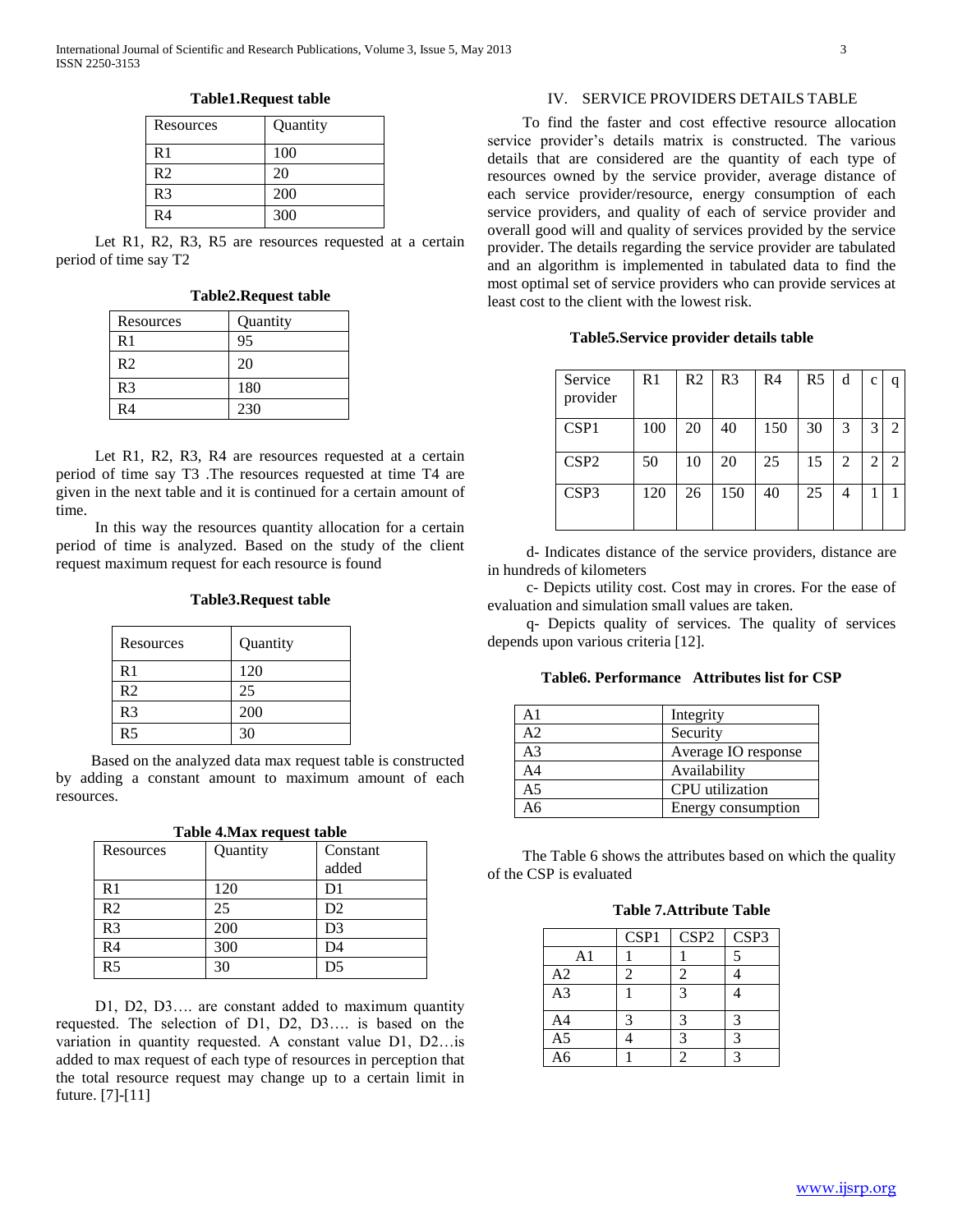The table 7 shows the attribute table for the available CSP's. Based on this table Quality factor table is constructed. The maximum value for the each describing attribute is taken as 5. The attribute A6 is evaluated using the formula that is depicted in [11]

 Those services providers with average of quality values for all attributes greater than or equal to three are said to be first quality service provider's with  $q =1$  and for those service providers with average between 1 and 2 q is taken as 2 and for those with value between 0 and 1, q is taken as 1 and so on. In this manner the quality factor for each service provider is evaluated. Using the values evaluated the table 8 is constructed. [13]

**Table 8.Quality factor table**

| <b>CSP</b>       | Quality factor |
|------------------|----------------|
| CSP1             |                |
| CSP <sub>2</sub> |                |
| CSP3             |                |

 In this way quality is assigned for every resource of each service provider. Table 8 shows the quality value assigned to each cloud service provider

# V. PROBLEM FORMULATION

 Those set of optimal service providers with faster resource allocation are found from the complete the set of service providers based on an algorithm. This algorithm is implemented in Broker cloud service provider and works based on the service provider details table and max request table stored on the BCSP .The final outcome of the algorithm is the set of servicer providers and resources with minimum cost and faster response.

### **5.1 Algorithm**

Let  $c_i$  be the payment cost that should be made to each service provider,  $q_i$  be the quality of services provided by the service provider di denote the distance of each service provider.  $R_{ii}$  be of number resources of type j that taken from ith cloud service provider,  $C_i$  is the cost of taking various resources from service provider (i) Let Ck be the cost of taking resources from a particular permutation of service providers

. If  $R_{ji} = 0$  then  $R_{ji}$  *is taken as 1 .*  $T_i = R_{ii} + T_i$ . *If*  $T_j > R_j$  *max then*  $R_{ji}$  *is taken as 1*  $\sum_{i=1}^n \prod_{j=1}^m (Rjicji)$ di qi)  *.k ranges from 1 to n! .n denotes the number of CSP's .m denotes the number of resources requested* In this way  $C_k$  is calculated for each  $k^{th}$  permutation of the n! *permutations of n service providers*

 *. Cmin=min (Ck) 1<=k<=n!*

 Cmin is the minimum cost that can be calculated by satisfying the entire clients request and accessing the resources from the service provider at the minimum cost. The permutation pattern k that gives the minimum cost is taken as the cost efficient and faster method of allocating all the resources .In the way best set of service provider for satisfying the client request is selected.

### VI. RESULT

The maximum requests for each type of resources are analyzed for a certain period of time and max request table is constructed. Constant values D1, D2 are added to max request of each type of resources in perception that the total recourse request may change up to a certain limit in future. The QP table is constructed and based on the table the quality factor of each service provider is analyzed. Using the QP table the quality factor is found for each service provider. Based on Quality factor table and service provider details table cost for each permutation of service provider is found

| permutation   | Permutation    | Cost   |
|---------------|----------------|--------|
| value $(k)$   |                | Cik    |
|               | CSP1,CSP2,CSP3 | 64x108 |
| $\mathcal{L}$ | CSP2,CSP1,CSP3 | 38x107 |
| 3             | CSP2,CSP3,CSP1 | 19x108 |
|               | CSP3,CSP2,CSP1 | 18x108 |
| 5             | CSP3,CSP1,CSP2 | 27x108 |
|               | CSP1,CSP3,CSP2 | 27x108 |

**Table9. Min cost table**

The combination CSP2, CSP1, CSP3 gives better result compared to other combinations. The BCSP allocate resources in the order with permutation value k. There may further reduction in cost, since payment is made by BCSP to CSP based on the resources it use. All resources of all CSP's are not taken by the BCSP; therefore payment can be made to only those resources it uses. In this way there will be a considerable reduction in the cost.

From the Table 9, it can found that the minimum cost for resource allocation can be obtained using the permutation with k=2.That is for the permutation CSP2, CSP1, CSP3.

Figure 3 depicts the plot for table9. Here permutation is plotted across x-axis and permutation is plotted across y-axis. From this figure it can be inferred that minimum cost is obtained for permutation value k=2.



**Fig3. Permutation cost graph**